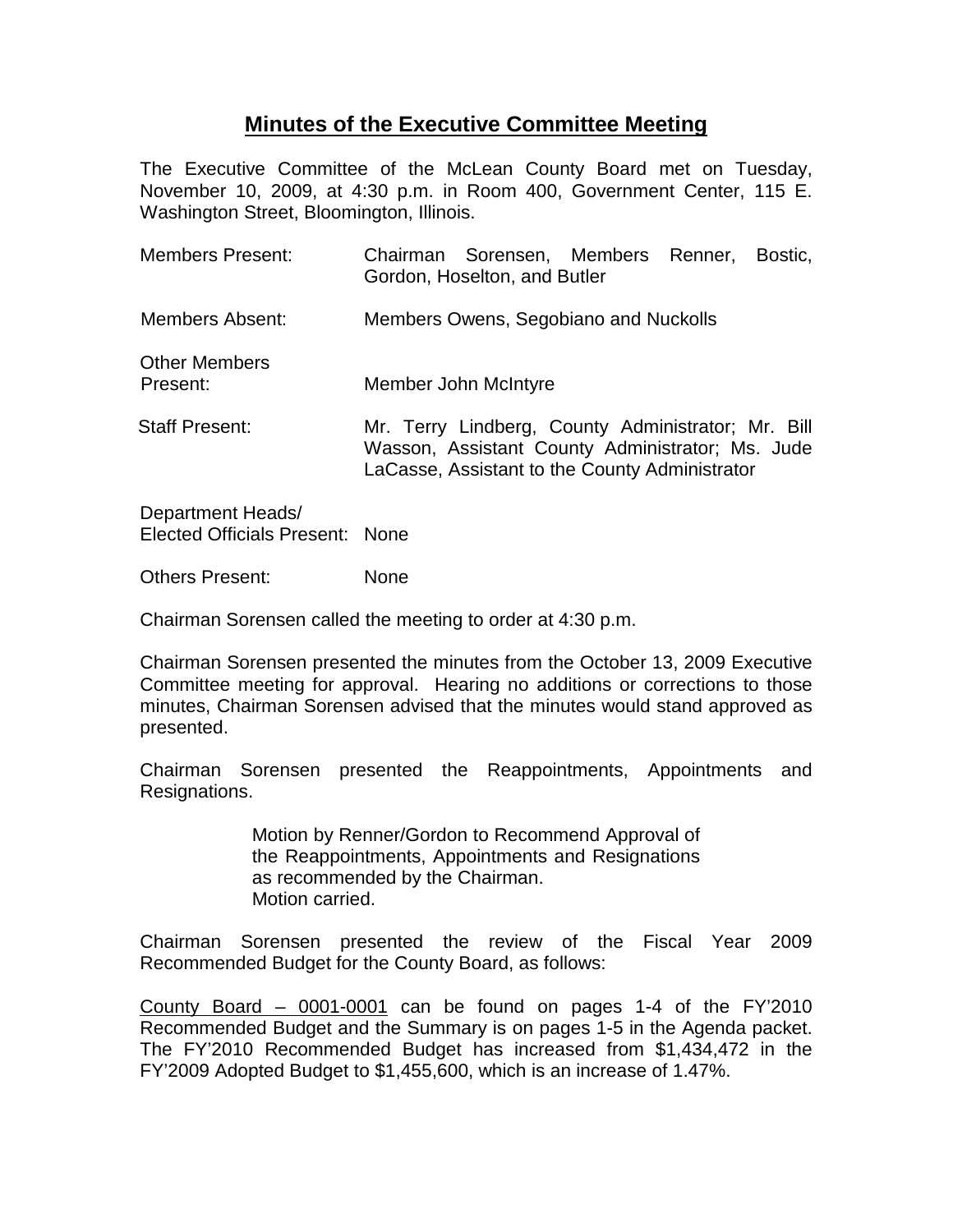Minutes of the Executive Committee November 10, 2009 Page Two

> Motion by Bostic/Hoselton to recommend tentative approval of the County Board 0001-0001 FY'2010 Recommended Budget as submitted. Motion carried.

Ms. Diane Bostic, Chairman, Property Committee, advised that the Property Committee brings no items for action to the Executive Committee.

Chairman Sorensen asked if there were any questions or comments. Hearing none, he thanked Ms. Bostic.

Mr. Stan Hoselton, Chairman, Transportation Committee, advised that the Transportation Committee brings no items for action to the Executive Committee.

Chairman Sorensen asked if there were any questions or comments. Hearing none, he thanked Mr. Hoselton.

Mr. John Butler, Chairman, Vice Chairman, Finance Committee, presented a request for approval to update the Lease Agreement with SHOW BUS for two new vehicles for Building and Zoning.

> Motion by Butler/Hoselton to recommend approval to Update the Lease Agreement with SHOW BUS for two new vehicles – Building and Zoning. Motion carried.

Mr. Butler presented a request for approval of an Ordinance of the McLean County Board amending the 2009 Combined Appropriation and Budget Ordinance for Fund 0107 – Health Department.

> Motion by Butler/Renner to Recommend Approval of an Ordinance of the McLean County Board Amending the 2009 Combined Appropriation and Budget Ordinance for Fund 0107 – Health Department. Motion carried.

Mr. Butler presented a request for approval of Ordinance authorizing the public approval of the issuance of certain collateralized Single Family Mortgage Revenue Bonds and certain documents in connection therewith; and related matters – County Administrator's Office.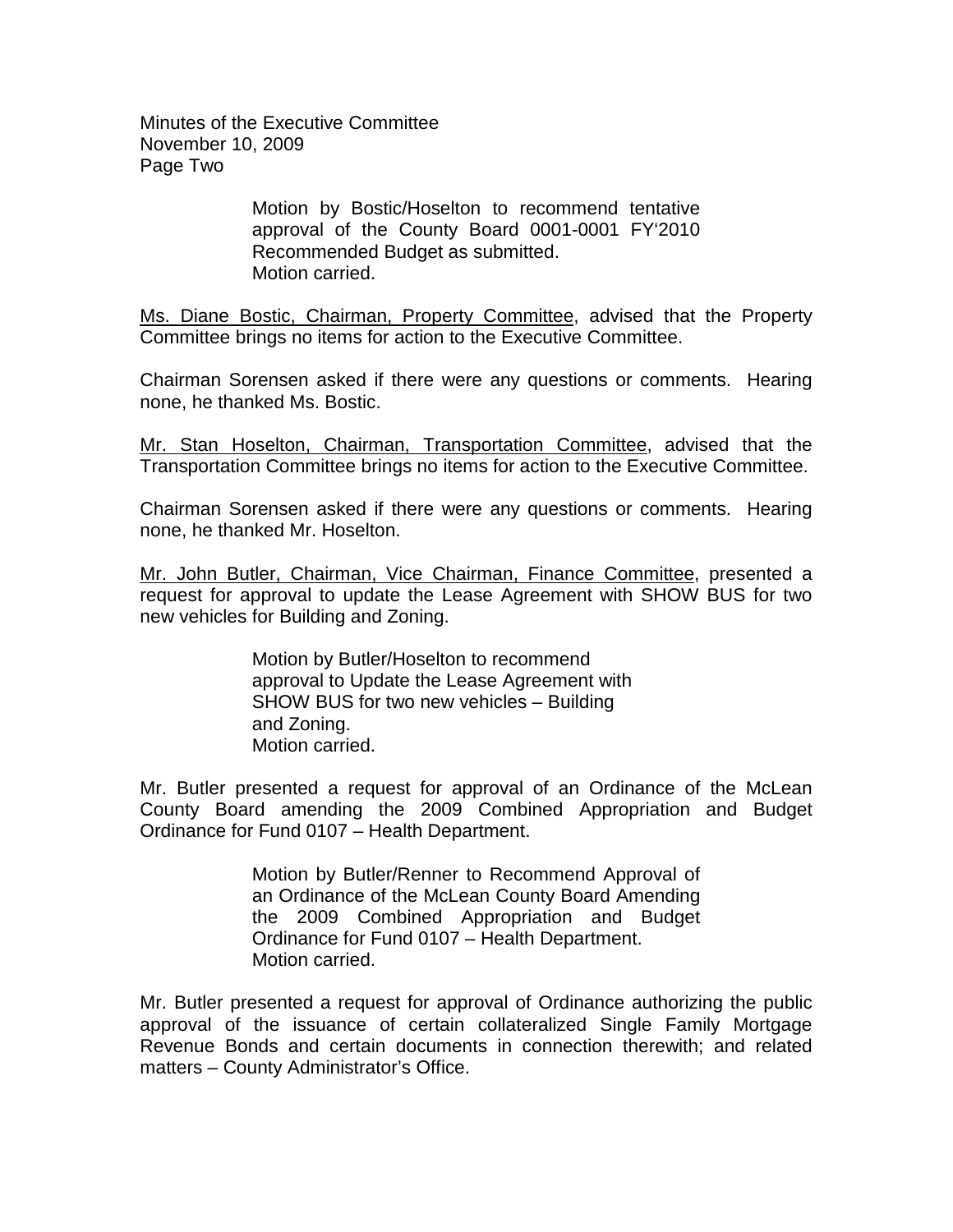Minutes of the Executive Committee November 10, 2009 Page Three

> Motion by Butler/Gordon to Recommend Approval of an Ordinance authorizing the Public Approval of the Issuance of Certain Collateralized Single Family Mortgage Revenue Bonds and certain documents in Connection therewith; and Related Matters – County Administrator's Office. Motion carried.

Chairman Sorensen asked if there were any questions or comments. Hearing none, he thanked Mr. Butler.

Mr. Tari Renner, Chairman, Justice Committee, presented three requests for approval of an Intergovernmental Agreement between the County of McLean and the Illinois State University for Centralized Booking; between the County of McLean and the Town of Normal for Centralized Booking; and between the County of McLean and the City of Bloomington for Centralized Booking. Sheriff Emery noted that all three of these contracts reflect a 3% increase in the fee charged to each entity.

> Motion by Renner/Bostic to Recommend Approval of an Intergovernmental Agreement between the County of McLean and the Illinois State University for Centralized Booking; between the County of McLean and the Town of Normal for Centralized Booking; and between the County of McLean and the City of Bloomington for Centralized Booking. Motion carried.

Mr. Renner presented a request for approval of a Resolution Approving McLean County's continued participation with the State of Illinois Appellate Prosecutor's Office. He explained that this contract is entered into with the Appellate Prosecutor's Office to handle criminal appeals and to handle conflict prosecutions.

> Motion by Renner/Gordon to approve a Resolution Approving McLean County's continued participation with the State of Illinois Appellate Prosecutors Office. Motion carried.

Chairman Sorensen asked if there were any questions or comments. Hearing none, he thanked Mr. Renner.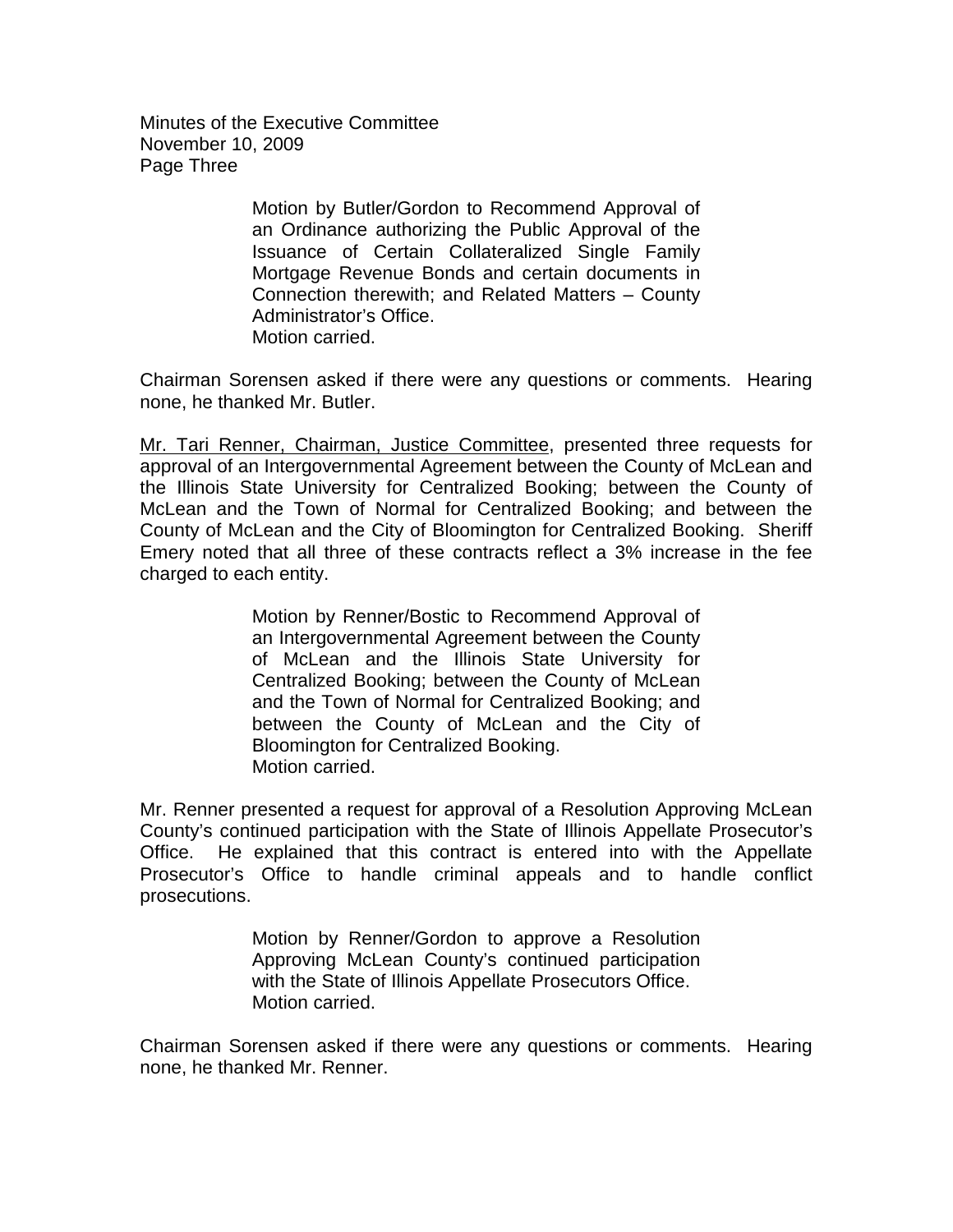Minutes of the Executive Committee November 10, 2009 Page Four

Mr. George Gordon, Chairman, Land Use and Development Committee, advised that the Land Use and Development Committee brings no items for action to the Executive Committee.

Chairman Sorensen asked if there were any questions or comments. Hearing none, he thanked Mr. Gordon.

Mr. Terry Lindberg, County Administrator, stated that this is the meeting at which time the Executive Committee recommends final action to the full County Board on various portions of the budget, which are broken down by oversight committee. Mr. Lindberg asked that each Committee Chairman bring their recommendations as a result of their meetings and discussions.

Ms. Bostic presented a request for Consideration and Approval of Departmental Budgets under the Oversight of the Executive Committee.

> Motion by Bostic/Renner to recommend approval of the Departmental Budgets under the Oversight of the Executive Committee as submitted. Motion carried.

Mr. Butler presented a request for consideration and approval of Departmental Budgets under the Oversight of the Finance Committee.

> Motion by Butler/Bostic to recommend approval of the Departmental Budgets under the Oversight of the Finance Committee as submitted. Motion carried.

Mr. Renner presented a request for consideration and approval of Departmental Budgets under the Oversight of the Justice Committee.

> Motion by Renner/Hoselton to recommend approval of the Departmental Budgets under the Oversight of the Justice Committee as submitted. Motion carried.

Mr. Gordon presented a request for consideration and approval of Departmental Budgets under the Oversight of the Land Use and Development Committee.

> Motion by Gordon/Renner to recommend approval of the Departmental Budgets under the Oversight of the Land Use and Development Committee as submitted. Motion carried.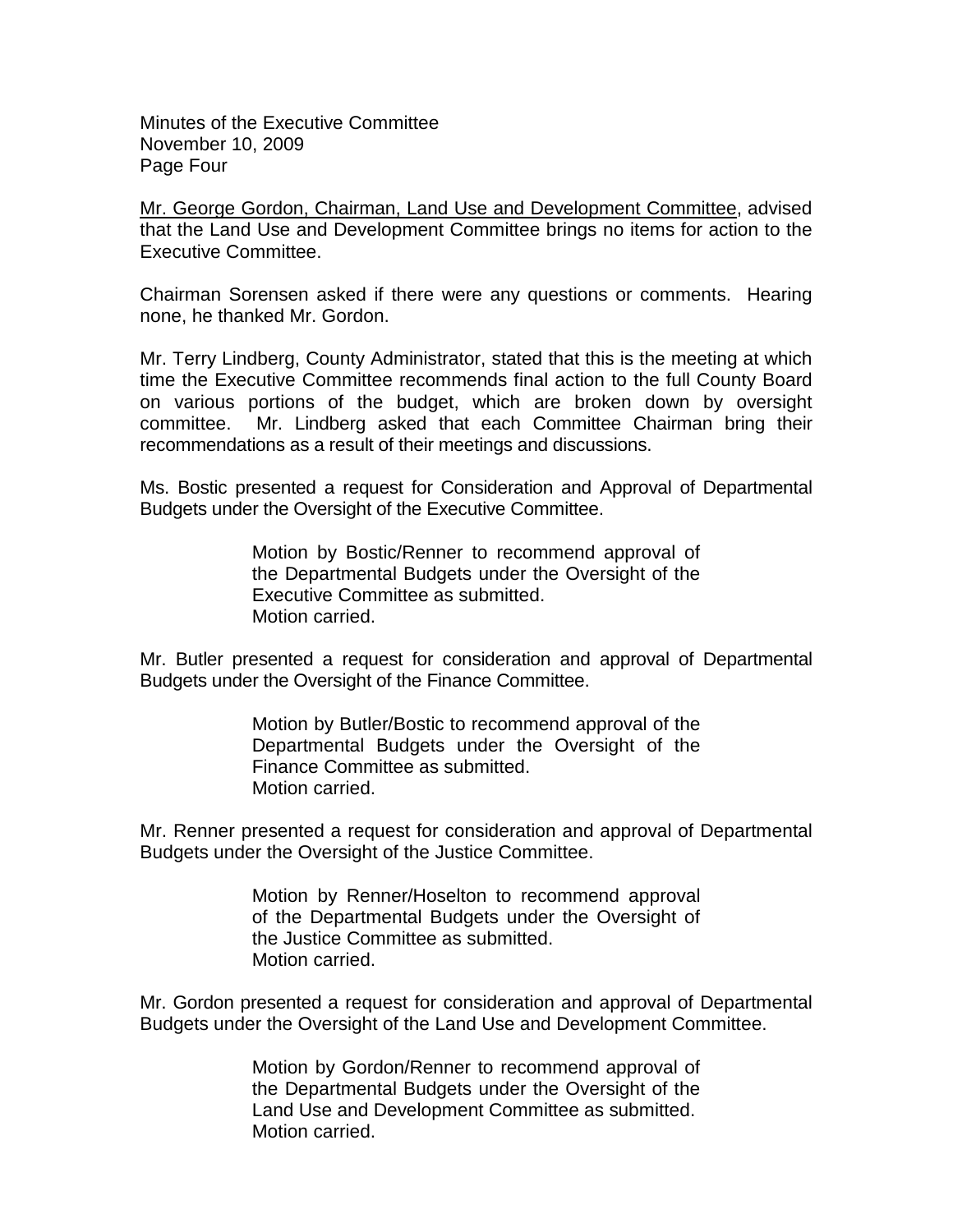Minutes of the Executive Committee November 10, 2009 Page Five

Ms. Bostic presented a request for consideration and approval of Departmental Budgets under the Oversight of the Property Committee.

> Motion by Bostic/Butler to recommend approval of the Departmental Budgets under the Oversight of the Property Committee as submitted. Motion carried.

Mr. Hoselton presented a request for consideration and approval of Departmental Budgets under the Oversight of the Transportation Committee.

> Motion by Hoselton/Renner to recommend approval of the Departmental Budgets under the Oversight of the Transportation Committee as submitted. Motion carried.

Chairman Sorensen presented a request for approval of the Fiscal Year 2010 Combined Annual Appropriation and Budget Ordinance, as recommended by the Oversight Committees.

> Motion by Gordon/Bostic to recommend approval of the FY'2010 Combined Annual Appropriation and Budget Ordinance, as recommended by the Oversight Committees.

Mr. Lindberg indicated that page 63 of the packet is the General Fund budget. He advised that the total of the General Fund is down from the prior year by \$589,247, or -1.82%.

Mr. Lindberg noted that pages 64-65 reflect all of the budgets and all of the special revenue budgets and the Enterprise Fund. He stated that the total Operating Budget declines by \$529,349. Mr. Lindberg added that, when you compare that to the overall total of \$75.4 million that is down by -0.70%.

Mr. Lindberg referred to page 66, the Tax Levy portion of the budget. He pointed out that the General Fund is up 4.49%. He noted that most of the other funds are up less than that until you get to the F.I.C.A. Fund and I.M.R.F. Fund. Mr. Lindberg stated that F.I.C.A. is up 10.54% because there was not a Fund Balance to defray that cost this year. The F.I.C.A. rate with Medicare stays at 7.65% just as it always has been. Mr. Lindberg indicated that the I.M.R.F. budget is up by \$599,719, or 23.24%, which is the biggest increase of any of the Tax Levy Funds. He advised that the reason for this increase is the investment losses that I.M.R.F. suffered. This results in the County's I.M.R.F. rate increasing from 7.44% to 9.10% in Fiscal Year 2010, which is why there is a significant increase in the levy.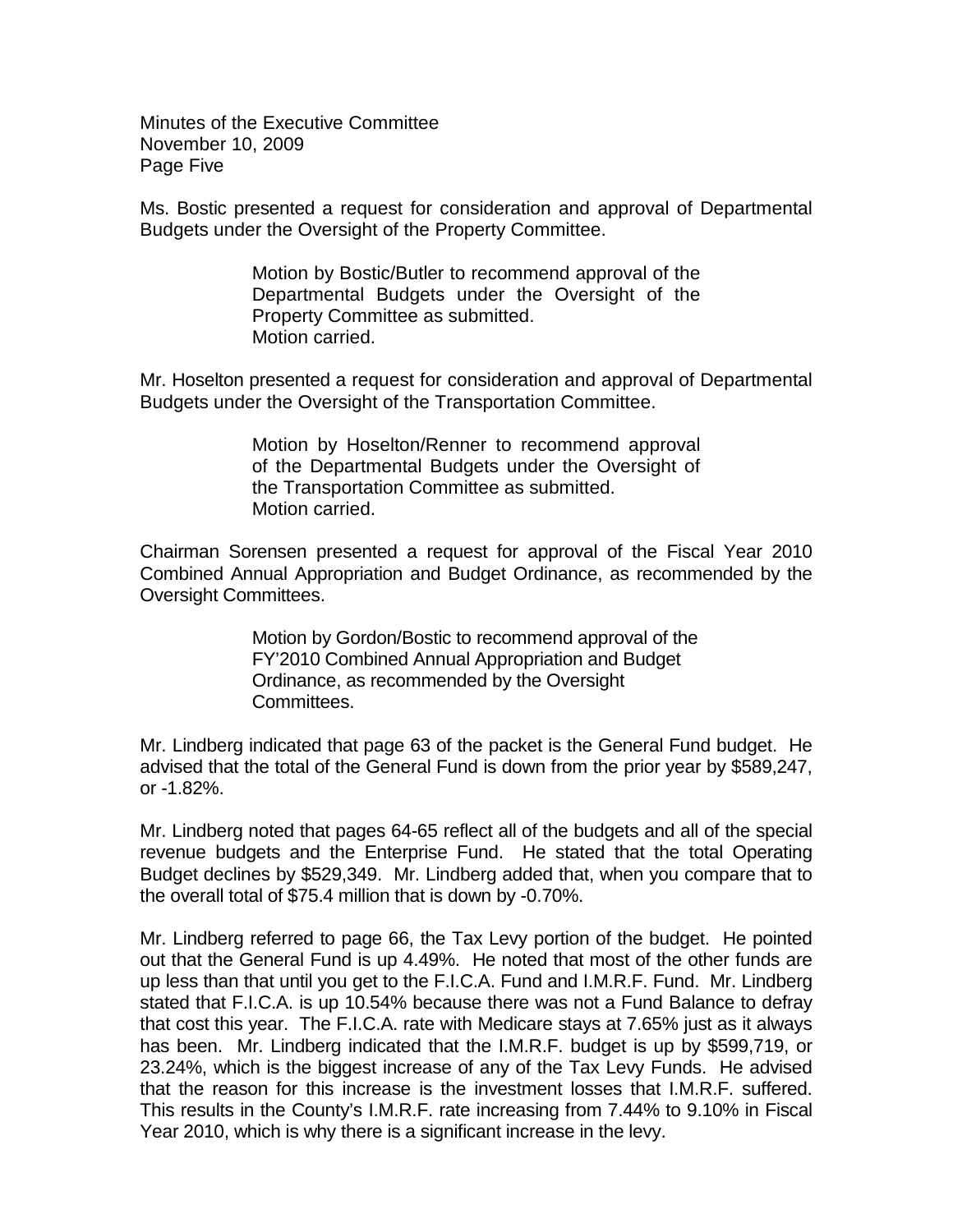Minutes of the Executive Committee November 10, 2009 Page Six

Mr. Lindberg pointed out that the PBC Funds that have to do with operation and maintenance costs for the Old Courthouse, the Law and Justice Center and the Government Center have decreased. He explained that this was accomplished by eliminating virtually all capital projects for those buildings. Mr. Lindberg added that money was also saved by tightening up on utility costs by very careful management.

Mr. Lindberg concluded that the bottom line total of the overall part of the levies is up by 4.12%. It still results in a very tiny decrease in the bottom line County Tax Rate. Mr. Lindberg noted that it decreased from \$0.8966 to \$0.8940. He estimated an increase in the EAV which is slightly more than 4.12% that the total levy amount goes up, which is why it was possible to drop the tax rate ever so slightly.

Mr. Lindberg indicated that pages 67-69 shows the Truth in Taxation information. He noted that the four Roman numeral points appear as part of an advertisement in the *Pantagraph*. Mr. Lindberg advised that, generally, the Truth in Taxation information only needs to appear in the *Pantagraph* if the levy went up by 5% or more, and the County's levy only went up by 4.12%. He explained that the funds that show the large decreases in the PBC area are not part of the calculation for Truth in Taxation. The funds that are used in Truth in Taxation include the 23.24% increase in I.M.R.F. and 10.54% increase in F.I.C.A., so the ones that count go up 5.84% even though overall the County is only up 4.12%. Mr. Lindberg noted that the County Board meeting will begin with a Truth in Taxation Hearing. He added that, given the state of the economy, the County is still down 1% overall and down 2% for the General Fund.

Ms. Bostic expressed her appreciation to Mr. Lindberg and Mr. Wasson for doing an outstanding job with the County budget.

Mr. Gordon commented that he is pleased to see the increase in the EAV in light of the economy. Chairman Sorensen cautioned that assessments have a tendency to trail economic cycles, both up and down. Mr. Lindberg noted that there was about a 10% increase in the number of properties that were offered at the Tax Sale on Monday, which is the sign of an increasing number of defaults on payment of taxes.

Chairman Sorensen called for a vote on the motion.

Motion carried.

Chairman Sorensen presented a request for approval of the McLean County 2009 Tax Levy Ordinance.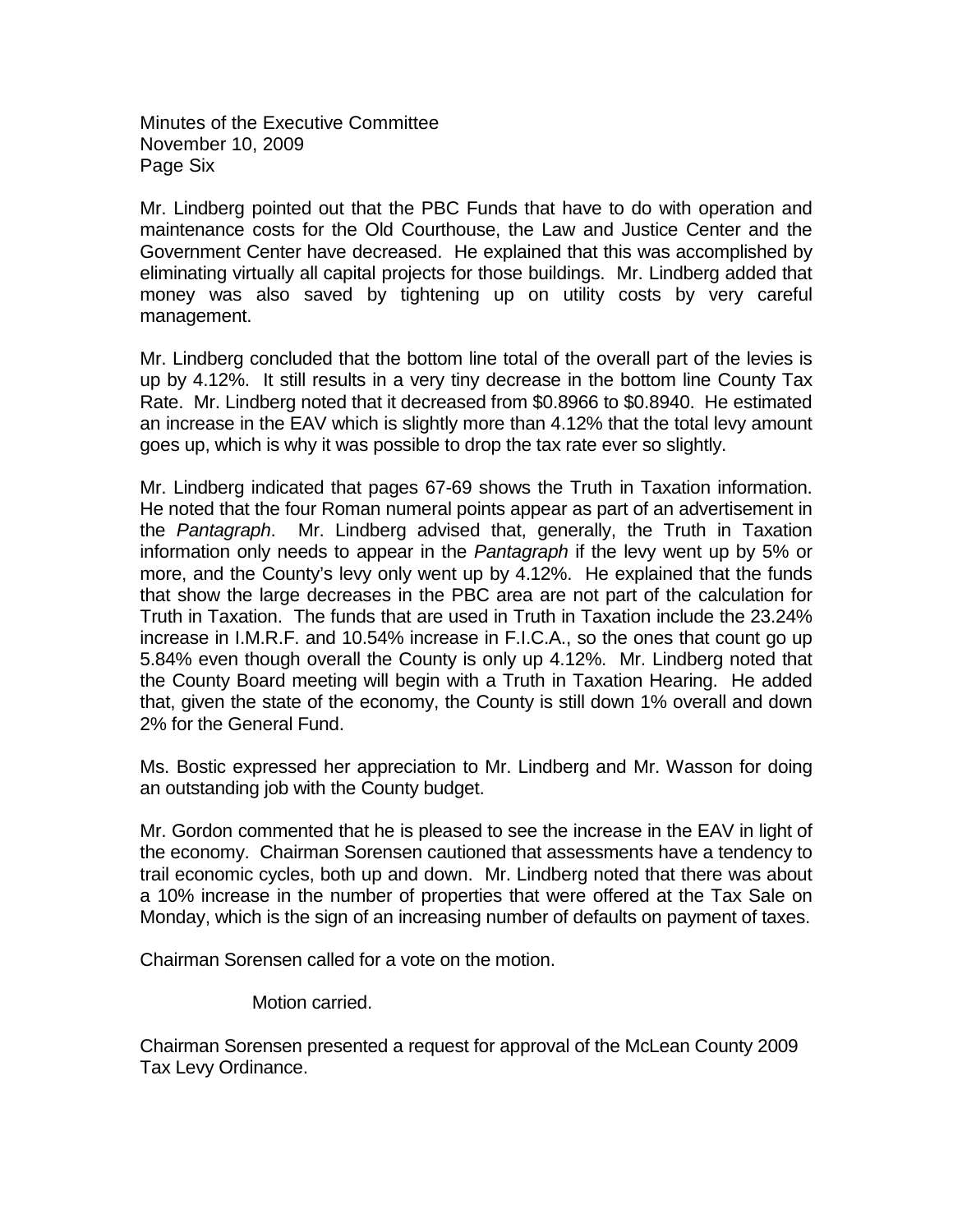Minutes of the Executive Committee November 10, 2009 Page Seven

> Motion by Bostic/Renner to recommend approval of the McLean County 2009 Tax Levy Ordinance as submitted. Motion carried.

Chairman Sorensen presented a request for approval of the Amendment to the Full Time Equivalent (FTE) Resolution for Fiscal Year 2010. He stated that this is a consolidated Resolution reflecting the changes brought forward in the 2010 Budget.

> Motion by Renner/Bostic to Recommend Approval of the Amendment to the Full Time Equivalent (FTE) Resolution for Fiscal Year 2010 – County Administrator's Office.

Mr. Lindberg advised that this Amendment is where you are taking a final look at any proposed new positions, reclassifications and upgrades. He added that there are no new positions, reclassifications or upgrades in the FY'2010 Budget.

Chairman Sorensen called for a vote on the motion.

Motion carried.

Chairman Sorensen presented a request for approval of the Position Reclassification and Salary Upgrades recommended as part of the Fiscal Year 2010 Recommended Budget – County Administrator's Office.

> Motion by Renner/Bostic to Recommend Approval of the Position Reclassification and Salary Upgrades recommended as part of the Fiscal Year 2010 Recommended Budget – County Administrator's Office.

Mr. Wasson commended the Department Heads who worked on this budget process with the County Administration to identify opportunities for manpower savings, not only due to the Early Retirement Initiative, but due to market conditions that we are currently experiencing as well as opportunities to restructure their departments. He indicated that a large number of departments were involved in the process of restructuring of their own choosing to identify manpower savings.

Ms. Bostic asked how much money is being saved by this initiative. Mr. Lindberg replied that there is a \$600,000 savings in the General Fund.